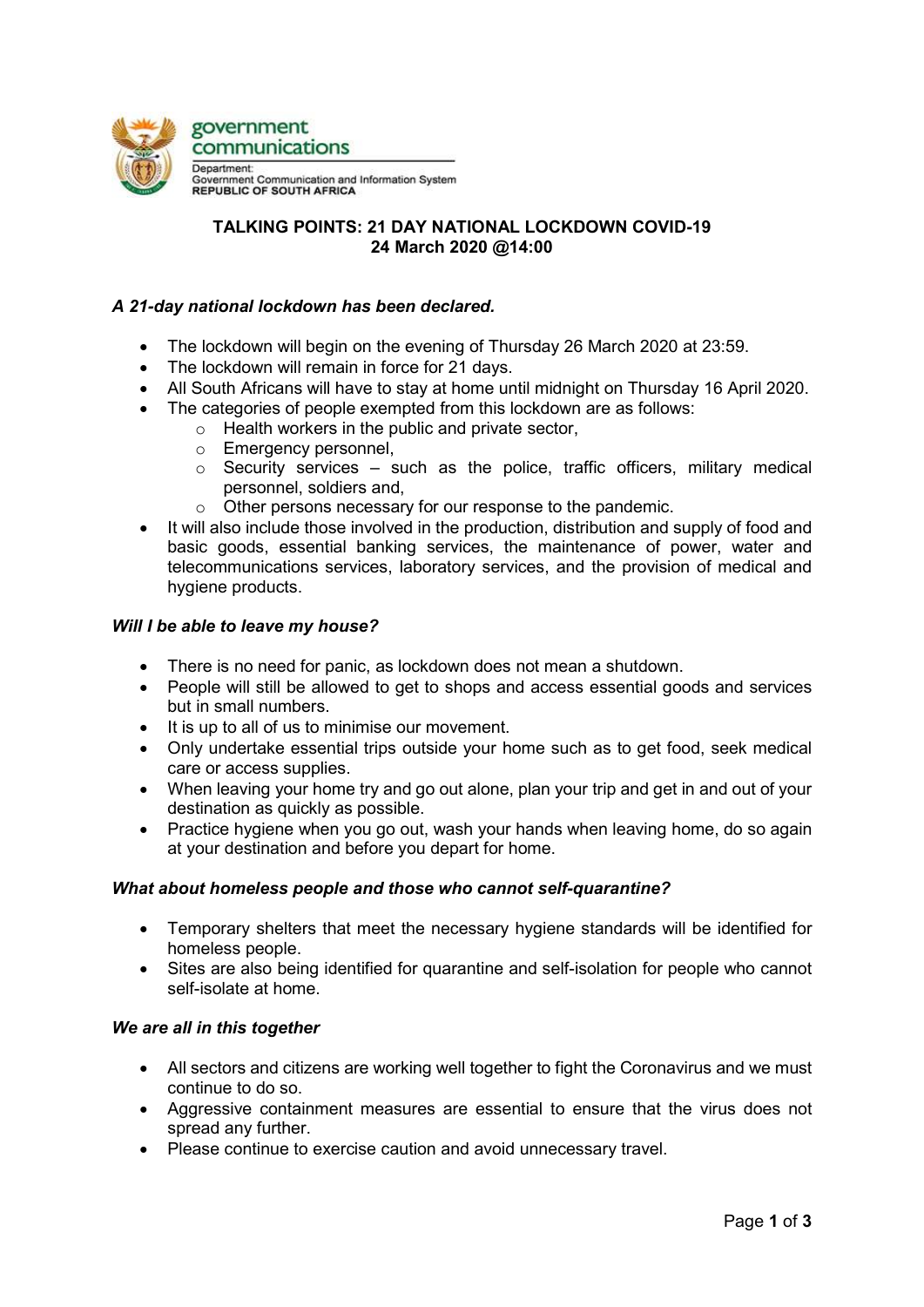We call on everyone to cooperate with government and other sectors to implement the measures.

### What services will remain open?

- Most shops and businesses will be closed.
- The police, metro police, military and emergency services will continue to operate.
- Health care services such as hospitals, clinics, doctors, pharmacies and laboratories will remain open.
- Banks and essential financial and payment services, including the JSE will remain open.
- Supermarkets will remain open so that citizens can continue to care for themselves and their families.
- Petrol stations will remain open.
- Companies that are essential to the production and transportation of food, basic goods and medical supplies will remain open.

### We are expanding efforts to contain the virus.

- This nationwide lockdown will be accompanied by a public health management programme which will significantly increase screening, testing, contact tracing and medical management.
- Community health teams will focus on expanding screening and testing where people live, focusing first on high density and high-risk areas.
- South African citizens and residents arriving from high-risk countries will automatically be placed under quarantine for 14 days.
- Non-South Africans arriving on flights from high-risk countries will be turned back.
- International flights to Lanseria Airport will be temporarily suspended.
- International travellers who arrived in South Africa after 9 March 2020 from high-risk countries will be confined to their hotels until they have completed a 14-day period of quarantine.

## A number of economic interventions are being put in place.

- We have set up a Solidarity Fund, which South African businesses, organisations and individuals, and members of the international community, can contribute to.
- The Fund will focus efforts to combat the spread of the virus, help us to track the spread, care for those who are ill and support those whose lives are disrupted.
- The Fund has a website www.solidarityfund.co.za and contributions can be deposited via the fund.
- The Fund will be administered by a reputable team of people, drawn from financial institutions, accounting firms and government.
- To get things moving, government is providing seed capital of R150 million and the private sector has already pledged to support this fund with financial contributions.
- We will be spending money to save lives and to support the economy.
- We must applaud the commitment made in this time of crisis by the Rupert and Oppenheimer families of R1 billion each to assist small businesses and their employees affected by the coronavirus pandemic.

### We are assisting businesses.

We will be assisting businesses in the informal sector such as spaza shops.